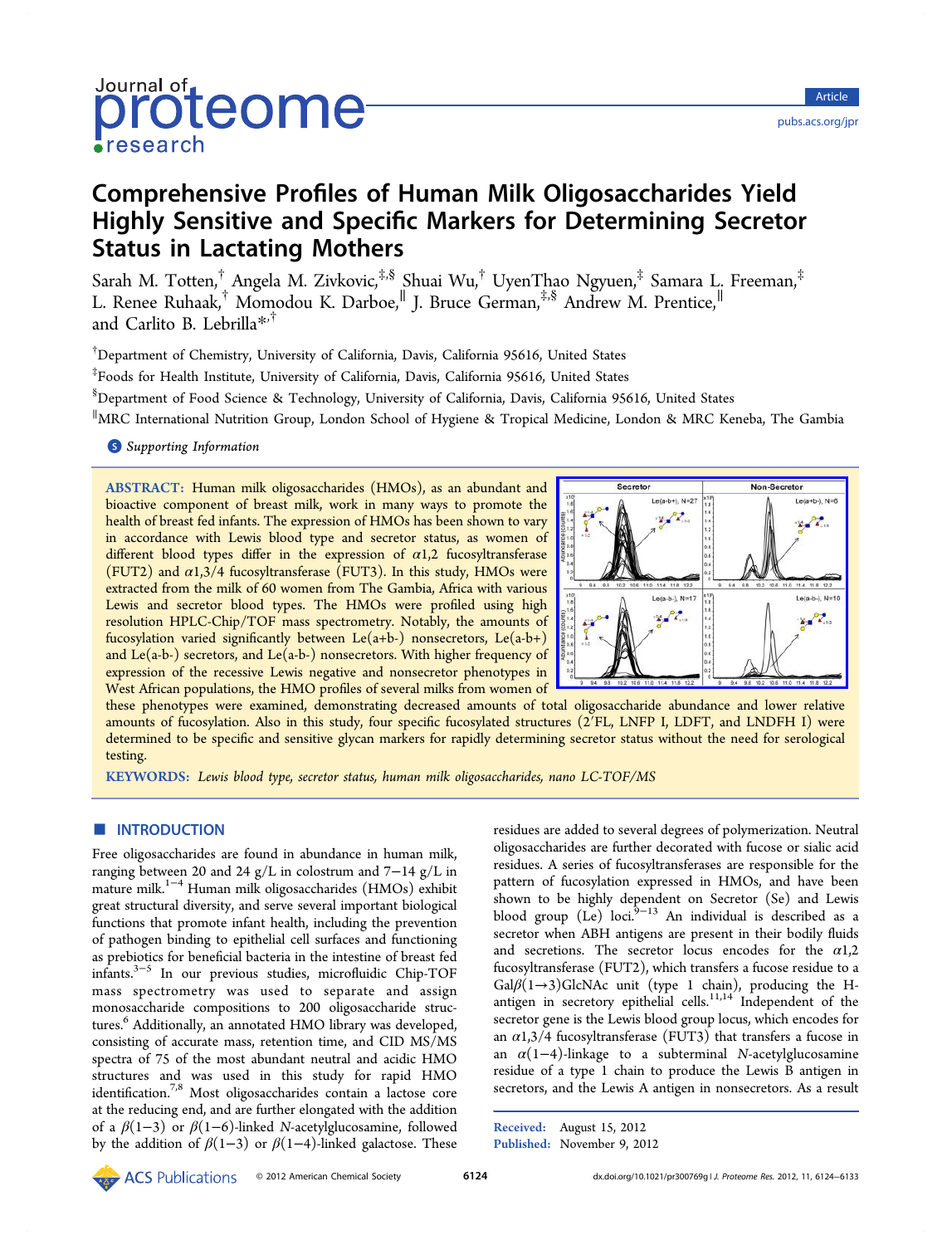of the two genotypes described above, there are four possible phenotypes expressed in HMOs (Table 1): Lewis B secretors

Table 1. Secretor and Lewis Genotype and Phenotype Summary

| <b>Secretor Genotype</b><br>$($ FUT2 $)$ | <b>Lewis Genotype</b><br>(FUT3) | Phenotype        | Glycan Epitope,<br><b>Fucose Linkage</b>  |  |  |
|------------------------------------------|---------------------------------|------------------|-------------------------------------------|--|--|
| se/se non-sec                            | le/le                           | Le (a-b-), Se-   | Type 1 Chain                              |  |  |
| se/se non-sec                            | Le/Le or Le/le                  | Le $(a+b)$ , Se- | a.<br>Fuc $\alpha$ 1-4<br>Lea             |  |  |
| Se/Se or Se/se<br>secretor               | Le/Le or Le/le                  | $Le$ (a-b+), Se+ | ₩<br>Leb<br>Fuc $\alpha$ 1-4<br>$Fucol-2$ |  |  |
| Se/Se or Se/se<br>secretor               | le/le                           | Le (a-b-), $Set$ | H(O)<br>Fuc $\alpha$ 1-2                  |  |  |

(denoted here as  $Le(a-b+)$ , Se+), Lewis A nonsecretors (Le(a +b-),Se-), Lewis negative secretors (Le(a-b-),Se+), and Lewis negative nonsecretors (Le(a-b-),Se-).<sup>11,13,14</sup> Lewis negative and nonsecretor individuals make up a small part of European and American populations (nonsecretor [frequen](#page-8-0)cy is around 20%), whereas these genotypes are found in higher abundance in West African populations (between 32 and 38%) including the Gambian population represented in this study.15−<sup>18</sup> This has afforded us a unique opportunity to describe the glycan expression in milk from women of these [less](#page-8-0) abundant, recessive phenotypes that are typically underrepresented in previous studies. Thurl et al. previously showed that milk glycosylation is affected by the mother's secretor status and Lewis blood type  $^{13,19}$  A diagnostic test for rapidly assigning secretor status and Lewis blood groups based solely on milk oligosaccharides w[ould](#page-8-0) not only expedite analysis, but it would also provide a less intrusive method for blood typing, eliminating the need for blood, serum, and/or saliva samples for serological agglutination assays. Recently, Blank et al. described a high-throughput MALDI MS method for rapidly assigning Lewis blood group based on characteristic fragment ion patterns of milk oligosaccharides.<sup>20</sup> Although this method provides a reproducible and highly accurate way for discriminating between Lewis blo[od](#page-8-0) types, it does not incorporate a separation component, yielding little information concerning specific isomeric structures that will be important for future functional studies.

In this study, a sensitive, rapid-throughput HPLC-Chip-TOF/MS-based method was used for profiling milk oligosaccharides and assigning secretor status from a cohort of 60 Gambian women of various Lewis blood types. Using this method, we are able to rapidly screen hundreds of milk oligosaccharides, providing a comprehensive representation of the oligosaccharide content in human milk. With the application of our previously published HMO libraries, we are able to assign specific structures to over 75 neutral and acidic oligosaccharides, allowing for a sensitive method for the discovery of biomarkers that can be systematically quantitated and used to rapidly assign secretor status.

## **ENDINATERIALS**

#### Milk Samples

Samples were collected from 100 Gambian women, once a month for the first sixth months of lactation. Donors were from six villages within The Gambia, and were of different ABO and Lewis blood types. Breast milk samples were collected by

manual expression monthly between September 2001 and October 2004 according to methods and study design described previously.<sup>21</sup> The samples were shipped on ice to UC Davis after having been stored at −80 °C. All samples were stored at −80 °C pri[or](#page-8-0) to oligosaccharide extraction. The initial study and permission for the additional analysis of HMOs were approved by the Gambian Government/MRC Gambia Ethics Committee and all mothers provided signed, informed consent.

### Serological Testing

Lewis blood types were determined by a hemagglutination tube test assay. Anti-Le $^a$  and anti-Le $^b$  monoclonal antibodies were purchased from BAG Health Care (Lich, Germany). Red blood cells were washed in isotonic saline (0.9% NaCl) and suspended in phosphate-buffered saline (2−3% erythrocytes in pH 6.8−7.2 PBS). Antibodies were mixed in suspension and incubated for 15 min at room temperature. Samples were monitored for agglutination and assigned as  $Le(a+b-)$ ,  $Le(a-b)$ +), or Le(a-b-) blood type.

### Oligosaccharide Extraction and Purification

Free oligosaccharides were extracted from breast milk samples and reduced according to our previously described methods.<sup>6−8</sup> Briefly, 200  $\mu$ L of milk was defatted via centrifugation, followed by a Folch extraction and ethanol precipitation to remove li[pids](#page-8-0) and proteins, respectively. Extracted HMOs were reduced to their alditol form with 1.0 M NaBH<sub>4</sub> in a 65 °C water bath for 1.5 h. Solid phase extraction (SPE) was used for desalting and enrichment. HMO samples were loaded onto a nonporous graphitized carbon cartridge, desalted with 24 mL of deionized water, and eluted with 20% acetonitrile in water and 40% acetonitrile in 0.05% trifluoroacetic acid  $(v/v)$ . The eluents from both fractions were combined and evaporated. The samples were then reconstituted to appropriate concentrations for mass spectrometric analysis.

# HPLC−CHIP/TOF Mass Spectrometry

The analysis of free oligosaccharides extracted from breast milk samples was performed on an HPLC−CHIP/TOF MS system equipped with both a capillary pump for sample loading and a nanopump for sample separation. The Agilent 1200 series LC unit was coupled to an Agilent 6210 series time-of-flight mass spectrometer via a chip−cube interface. The microfluidic chip consisted of a 40 nL enrichment column and a 75  $\mu$ m  $\times$  43 mm analytical column, both packed with porous graphitized carbon (PGC). Data were collected in the positive mode and calibrated by a dual nebulizer electrospray source with internal calibrant ions ranging from  $m/z$  118.086 to 2721.895.

#### HMO Chromatographic Separation

HMO samples were loaded onto the enrichment column using the capillary pump at a flow rate of 4.0  $\mu$ L/min with a 1  $\mu$ L injection volume. HMO separation was performed using a binary gradient consisting of an aqueous solvent A (3% acetonitrile/water  $(v/v)$  in 0.1% formic acid solution) and an organic solvent B (90% acetonitrile/water  $(v/v)$  in 0.1% formic acid solution). A 45 min gradient optimized for separating HMO mixtures developed by Wu et al. was used in this analysis.7,8

### HPLC−CHIP/TOF MS Data Analysis

Free o[ligo](#page-8-0)saccharide identification and quantitation was performed using Agilent Mass Hunter Qualitative Analysis software, version B.03.01. Oligosaccharide peaks were identified using the Find By Molecular Feature function. Individual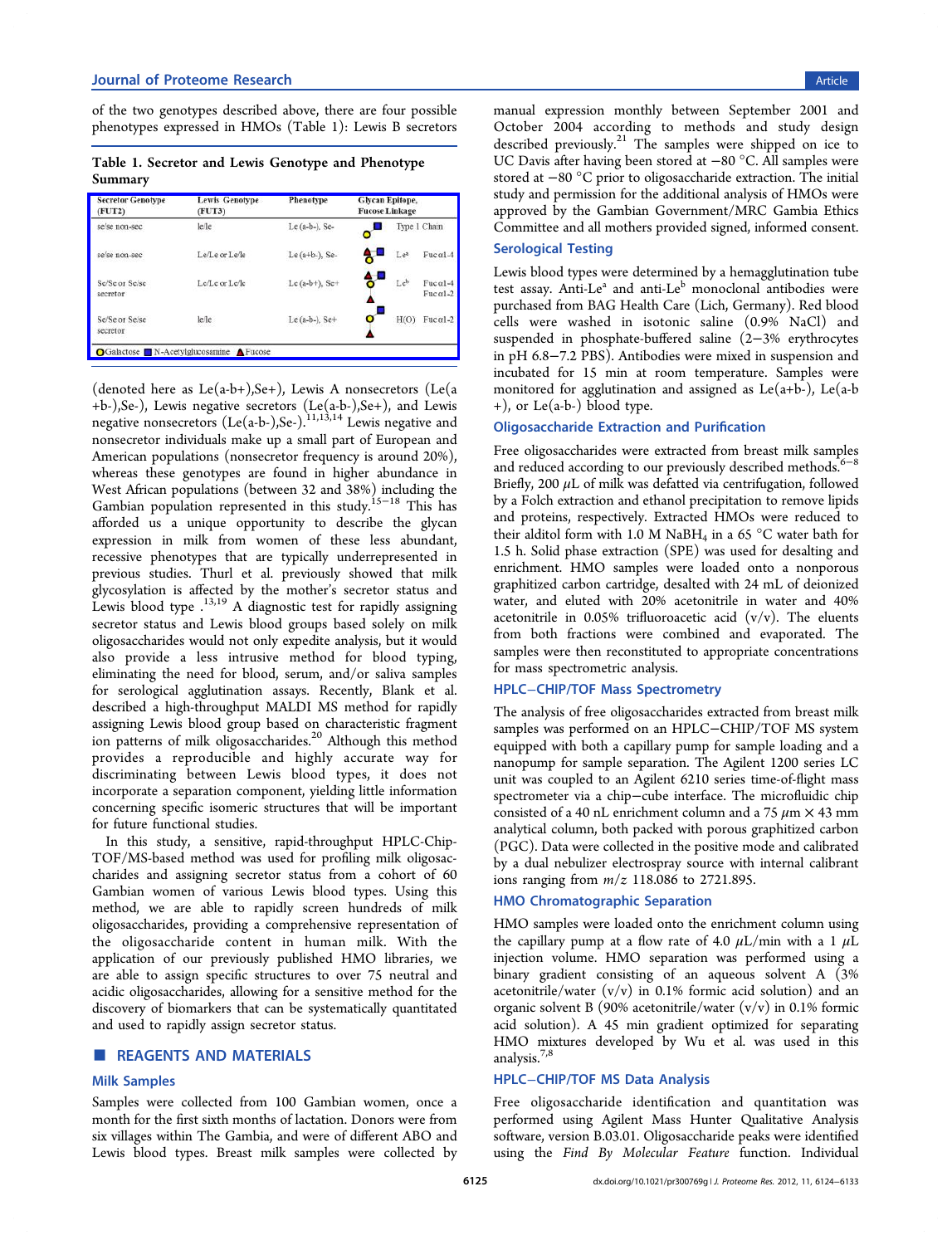oligosaccharide species were rapidly identified by matching retention times and exact oligosaccharide masses (within <20 ppm mass error) obtained experimentally to theoretically calculated masses compiled in an annotated HMO library. A relative quantitation of oligosaccharide species was performed by directly correlating the abundance of free oligosaccharide to the absolute peak intensity (in ion counts) of the corresponding peak. The relative amount of each oligosaccharide species was calculated by normalizing the absolute abundance of the individual species to the total oligosaccharide ion abundance in each sample, yielding a relative abundance expressed as a percentage of the total. Additional structural information was acquired using collision-induced dissociation (CID) on an Agilent 6500 series HPLC-Chip/QTOF MS when further confirmation of specific structure was needed. Characteristic CID spectra of specific precursor ions were compared against an in-house HMO library using Agilent's Personal Compound Database Library software.

## Statistical Analysis

For each secretor and Lewis group, mean and standard deviation of oligosaccharide intensities were reported. Bartlett test was used to test for homoscedasticity between groups in each oligosaccharide. The intensities were then  $log<sub>2</sub>$  transformed to meet homogeneity of variances assumptions and to reduce the influence of large values for oligosaccharides that did not pass the test at an alpha level of 0.05. Analysis of variance (ANOVA) was used to test whether the mean intensities of several oligosaccharides were equal in each Lewis and secretor group.

#### Quantitation of HMO Markers

The absolute abundance of the HMO structures selected for use as secretor markers was normalized to another consistent peak in the spectrum to yield a relative abundance that could be compared between samples. HMO structures lacto-N-fucopentaose I (LNFP I), lactodifucotetraose (LDFT), and lacto-Ndifucohexaose I (LNDFH I) were normalized to the abundance of lacto-N-tetraose (LNT), the most abundant peak present in every sample. The absolute abundance of 2′fucosyllactose (2′FL) was normalized to the abundance of its isomer 3′fucosyllactose (3′FL), which is also present in every sample. Receiver operating characteristic (ROC) curves were used to determine the sensitivity and specificity of HMO ratios used as diagnostic markers for determining secretor status. ROC curves and corresponding area under the curve (AUC) were calculated in MedCalc version 11.6.1. Optimal cutoff values for the abundance of oligosaccharide markers were also determined using ROC analysis.

## **RESULTS AND DISCUSSION**

## Lewis Blood Type and Secretor Status Distribution

Lewis blood types were determined by an in vitro hemagglutination assay using Lewis<sup>a</sup> and Lewis<sup>b</sup> antibodies. Of 60 Gambian women, 27 mothers were found to be Le(a-b+) secretors (45%), six were Le(a+b-) nonsecretors (10%), and 27 were Le(a-b-) (45%). Of the Le(a-b-) individuals, 17 were secretors and 10 were nonsecretors. In total, 73% of the samples were determined to be secretors. This statistic is comparable to Lewis blood type and secretor status distributions of West African populations previously reported in literature. $^{17,18}$ 

# Profiling Human Milk Oligosaccharides Using HPLC Chip-TOF/MS

HMOs were separated and quantitated by HPLC Chip-TOF/ MS, which provides the sensitivity and mass accuracy needed for oligosaccharide identification, as has been demonstrated in our previous studies.<sup>6−8</sup> The majority of ionized oligosaccharides were detected in positive ion mode as singly protonated  $[M + H]^+$  or doubl[y](#page-8-0) [pr](#page-8-0)otonated  $[M + 2H]^{2+}$  molecular ions. The mass accuracy of TOF-MS was between 2 and 15 ppm, allowing for the use of accurate mass to rapidly determine monosaccharide composition. Typically, between 100 and 200 different oligosaccharides are identified in a single milk sample using this method, with masses ranging from 490 to 3700 Da. With such a multitude of oligosaccharides, a wide distribution of masses as well as variation in abundances was observed, which can be seen in Supplemental Figure  $1$ —a 2D plot of deconvoluted mass versus retention time. The method used for HMO analysis in t[his study provides a](#page-8-0) comprehensive representation of the oligosaccharide content in milk, and is not restrained by the number of HMO standards that are commercially available. Many peaks among sets of isomers coelute over a range of masses; however, mass spectrometric detection makes it possible to readily separate and quantitate compounds with similar retention times by extracting the chromatographic peaks associated with a particular  $m/z$  value (extracted ion chromatogram) (Supplemental Figure 1). Extracted ion chromatograms (EIC) are shown for  $m/z$ 1075.4, 1221.4, and 1367.5 (Figur[e 1\), for which three, fou](#page-8-0)r,



Figure 1. [LC/MS Extracted Ion Chromatogram \(EIC\) of](http://pubs.acs.org/action/showImage?doi=10.1021/pr300769g&iName=master.img-002.jpg&w=181&h=171)  $m/z$  1075.4 (A),  $m/z$  1221.4 (B), and 1367.5 (C).

and six individual isomers were detected, respectively. Compounds with  $m/z$  1367.5 are difucosylated oligosaccharides, typically with a lacto-N-hexaose (LNH) or lacto-Nneohexaose (LNnH) core. Difucosyllacto-N-hexaose a (DFLNHa), the most abundant isomer of  $m/z$  1367.5 (Figure 1C), carries the H(O) epitope, an  $\alpha(1-2)$ -linked fucose at the terminal galactose, and was found in higher average relative abundance in secretors (1.24%) than in nonsecretors (0.07%). The  $m/z$  1367.5 isomer at 19.9 min was separated and identified as DFLNHc, which contains the Lewis b epitope. The ability to separate isomers such as these that carry Lewis and  $H(O)$  is essential, as they may potentially be used as markers for Lewis blood type and secretor status.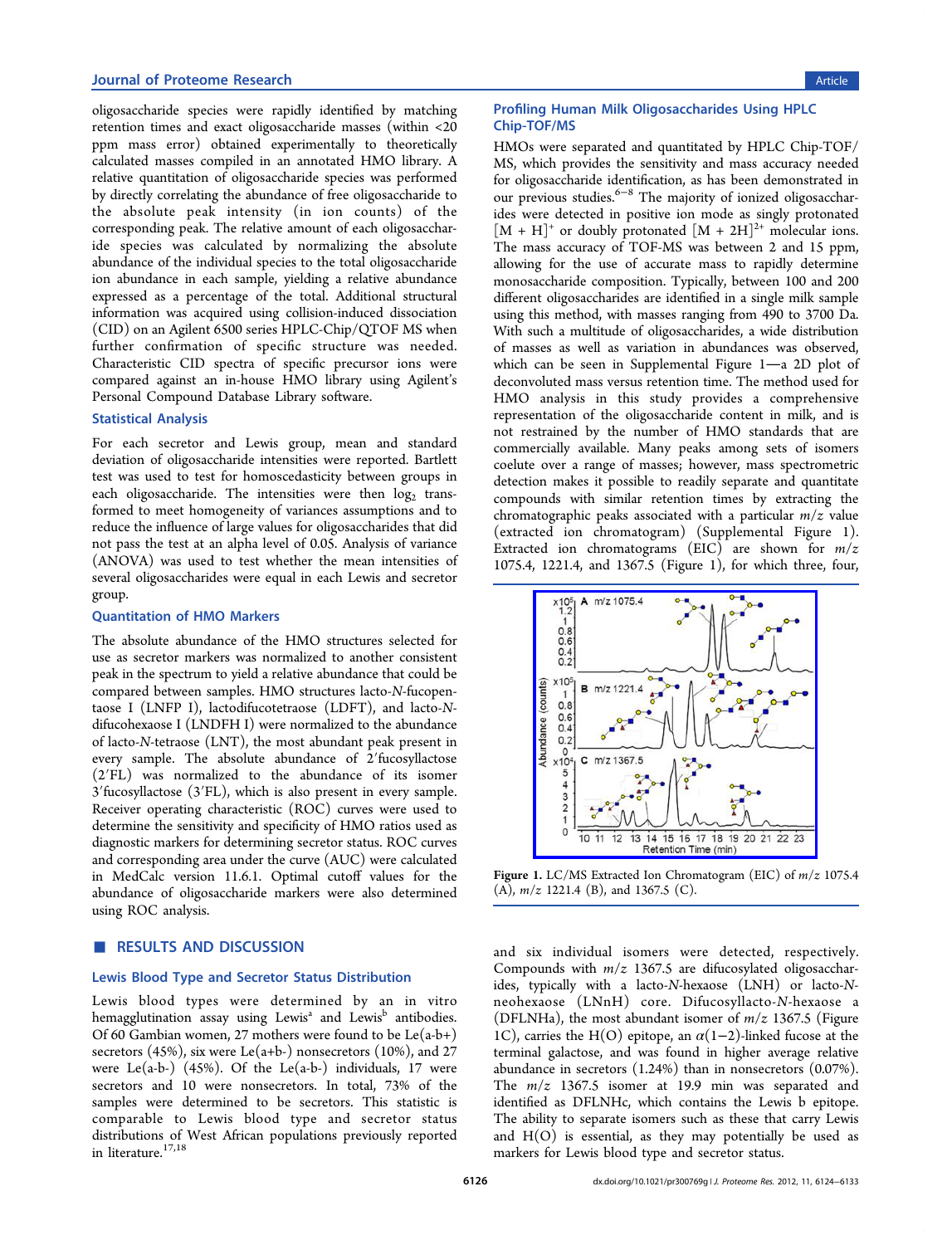With the application of our previously published annotated libraries for both neutral and acidic HMOs, it is possible to rapidly identify up to 75 specific structures in a pool of milk oligosaccharides based on accurate mass and reproducible retention times. The robustness of this method for profiling oligosaccharides is dependent upon the reproducibility of the separation. HMO retention time reproducibility for this Chip-TOF/MS-based method was reported to be within 0.5% when run on the same day, and was within 5 s of the retention times of commercial standards.<sup>6,7</sup> In addition to accurate mass and retention time, CID fragmentation was used to confirm the structure of closely eluti[ng](#page-8-0) compounds (Supplemental Figure 2).

## Variation in HMO Abundance with Re[gard to Blood Type](#page-8-0) [a](#page-8-0)nd Secretor Status

Between 100 and 130 oligosaccharide structures were separated in each sample, with no significant variation in the number of oligosaccharide structures found between the four different phenotypes. Total oligosaccharide concentrations, however, showed significant variation between blood groups (Figure 2A).



Figure 2. [Absolute abundance of human milk oligosaccharid](http://pubs.acs.org/action/showImage?doi=10.1021/pr300769g&iName=master.img-003.jpg&w=163&h=197)e types are plotted in terms of ion counts as determined by HPLC Chip-TOF/ MS. Comparison of oligosaccharide composition among Lewis blood types (A) and secretor status (B). Error bars are reported as standard deviation of the mean.

Milk from Le(a-b-),Se+ and Le(a-b+),Se+ mothers yielded a higher mean total oligosaccharide ion abundance  $(2.99 \times 10^8$ counts and  $2.789 \times 10^8$  counts, respectively) than the two nonsecretor types, Le(a+b),Se- and Le(a-b-),Se-  $(2.37 \times 10^8)$ counts and  $2.18 \times 10^8$  counts, respectively). These data suggest that milk from secretor mothers is richer in oligosaccharides than that of nonsecretors, which may have an effect on the antipathogenic and prebiotic capacity of the milk. Significant differences in levels of fucosylation were also found between blood groups. Le(a-b-), Se+ and Le(a-b+), Se+ milk yielded the highest total ion count of fucosylated HMO structures. Notably, the absolute abundance of fucosylated oligosaccharides was lower by an order of magnitude in the Le(a-b-),Sephenotype (see Table 2 and Supplemental Table 1 for summarized statistical analysis). Lower abundances of fucosylated oligosaccharides ar[e](#page-4-0) a con[sistent characteristic in](#page-8-0) milk from nonsecretor women from a variety of geographical

populations.19,22 With a higher abundance of Lewis negative individuals in the Gambian population, we were able to profile several mot[hers](#page-8-0) with this phenotype. It should be noted that Le(a-b-) secretor profiles were quite different from  $Le(a-b-)$ nonsecretor profiles, demonstrating significant differences in the abundance of both fucosylated and nonfucosylated neutral oligosaccharides (Figure 2A), making evident that the HMO expression is more influenced based on the mother's secretor status than on the Lewis blood type.

To further evaluate the effects of secretor status, the 60 samples were grouped only as secretors or nonsecretors, regardless of Lewis blood type (secretor group, Le(a-b+),Se+ and Le(a-b-), Se+ individuals ( $N = 44$ ); nonsecretor group, Le(a +b-),Se- and Le(a-b-),Se- individuals  $(N = 16)$ ). Significant differences were found in the total oligosaccharide ion count  $(p)$ = 0.02) and in the absolute amount of fucosylated compounds  $(p < 0.001)$  (Figure 2B). Previous studies have shown that increased fucosylation is characteristic of secretor milk.<sup>13,19,22,23</sup> To account for the biological variation in total oligosaccharide count between individuals, relative abundances (i.e., p[ercentage](#page-8-0) of the total oligosaccharide count) of each oligosaccharide type were also determined (Figure 3), again confirming that secretor milk and nonsecretor milk differed most in the relative abundance of neutral oligosa[cc](#page-5-0)harides, both fucosylated ( $p <$ 0.001) and nonfucosylated ( $p < 0.001$ ) (Figure 3B,C). Elevated concentrations of neutral HMOs found in nonsecretor individuals reflect the lack of fucose transf[er](#page-5-0) expressed in these individuals, suggesting the lack or modified activity of the FUT2 and FUT3 fucosyltransferases. The extent of fucosylation found in Gambian secretor milk oligosaccharides (around 50% on average) was similar to that found in the milk from women in the United States in earlier studies, $6$  in which fucosylated oligosaccharides accounted for 44−46% of the total oligosaccharide abundance. With a larger sa[m](#page-8-0)pling of nonsecretor mothers, this study was able to show statistically significant lower amounts of fucosylation in nonsecreting individuals (only 35%) (Figure 3C). The relative abundance of sialylated oligosaccharides was slightly higher in nonsecretor milk (average of 14[%\)](#page-5-0) than in secretor milk (average of 11.9%), although the difference was found to be nonstatistically significant ( $p = 0.176$ ) (Figure 3D). Oligosaccharides that are both fucosylated and sialylated were found in low abundance in secretors and nonsecretors, ra[ng](#page-5-0)ing from 1 to 9% in both groups.

## Discovery of Markers for Specific Secretor and Lewis Epitopes

For marker discovery, 33 of the most abundant oligosaccharide structures were monitored in each sample, accounting for approximately 75−80% of the total oligosaccharide abundance (Table 2). Nonfucosylated neutral structures, including isomers LNT  $(m/z$  710.3) and lacto-N-neotetraose (LNnT,  $m/z$ 710.3), [a](#page-4-0)s well as  $m/z$  1075.4 isomers LNH, LNnH and p-LNH (para-lacto-N-hexaose) were common to all samples and were not found in statistically different amounts in secretors versus nonsecretors (Table 2). Consistent with reports from previous literature, milk from nonsecretors had a significantly lower abundance of oligo[sa](#page-4-0)ccharide structures containing fuc $\alpha(1\rightarrow 2)$ Gal residues, if not lacking them completely. The variation in abundance in accordance with blood type makes these structures ideal for quantitative markers.<sup>13,19,22</sup><sup>-24</sup> 3<sup>'</sup>FL,  $Gal\beta(1\rightarrow4)[Fucc\alpha(1\rightarrow3)]$ Glc, was present in both secretor and nonsecretor milk, but was in higher abundanc[e](#page-8-0) [on avera](#page-8-0)ge in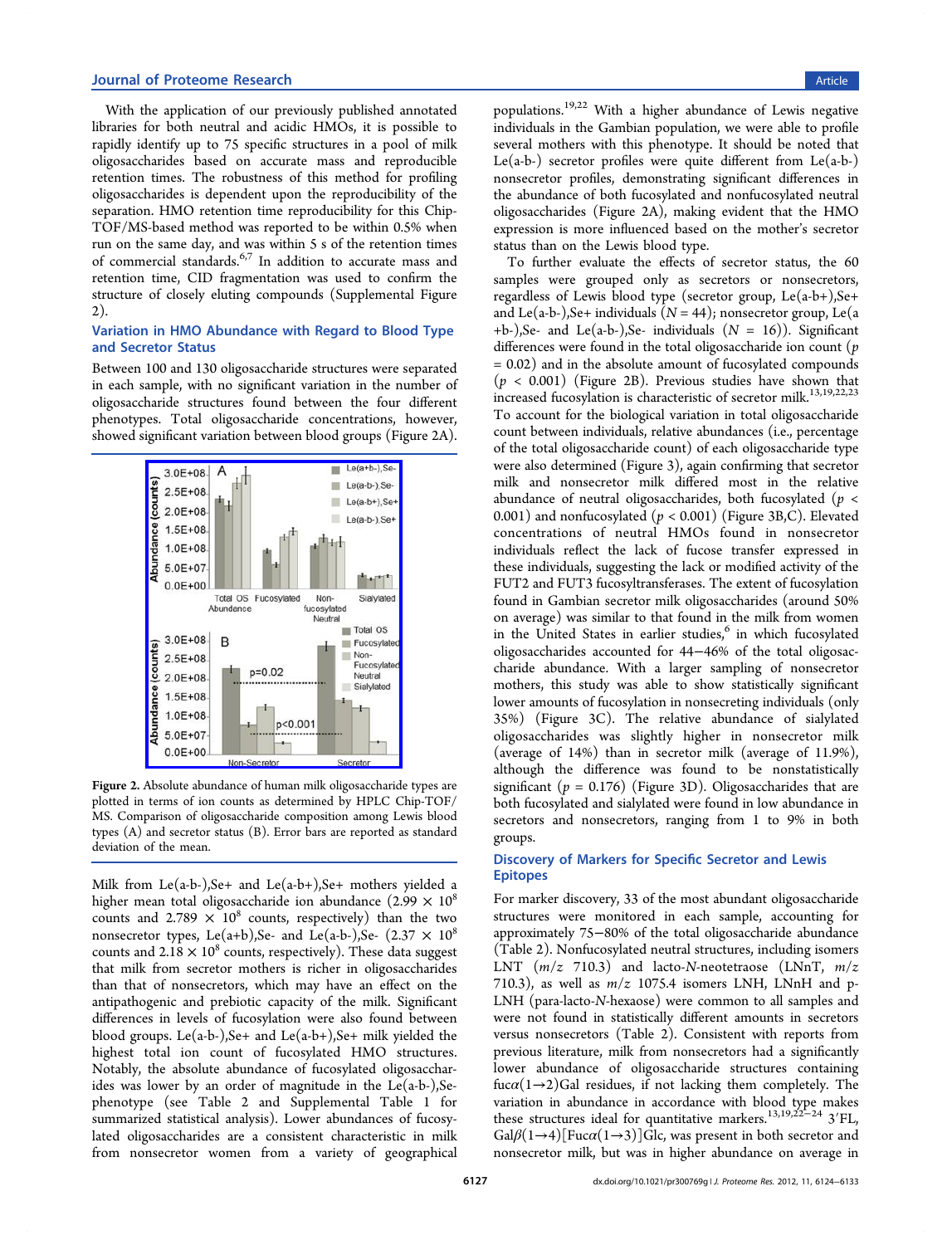# <span id="page-4-0"></span>Table 2. Statistical Analysis<sup>a</sup>

|                            | mean abundance (counts)<br><b>SD</b> |                        |                           | missing count                 |                           | <b>ANOVA</b>           |                    |
|----------------------------|--------------------------------------|------------------------|---------------------------|-------------------------------|---------------------------|------------------------|--------------------|
| feature                    | nonsecretor<br>$(n = 16)$            | secretor<br>$(n = 44)$ | nonsecretor<br>$(n = 16)$ | secretor<br>$(n = 44)$        | nonsecretor<br>$(n = 16)$ | secretor<br>$(n = 44)$ | $P$ val<br>(ANOVA) |
| Fucosylation               | $7.94 \times 10^{7}$                 | $1.44 \times 10^{8}$   | $2.51 \times 10^{7}$      | $3.71 \times 10^{7}$          | $\boldsymbol{0}$          | $\boldsymbol{0}$       | 0                  |
| % Fucosylation             | $3.47\times10^{1}$                   | $5.05 \times 10^{1}$   | $8.99 \times 10^{0}$      | $6.85 \times 10^{0}$          | $\boldsymbol{0}$          | $\boldsymbol{0}$       | $\mathbf{0}$       |
| Nonfucosylated neutral     | $1.26\times10^8$                     | $1.23 \times 10^{8}$   | $2.85 \times 10^{7}$      | $4.73 \times 10^{7}$          | $\boldsymbol{0}$          | $\boldsymbol{0}$       | 0.494              |
| % Nonfucosylated neutral   | $5.56 \times 10^{1}$                 | $4.20 \times 10^{1}$   | $9.53 \times 10^{0}$      | $7.46 \times 10^{0}$          | $\mathbf{0}$              | $\mathbf{0}$           | 0                  |
| Sialylation                | $3.15 \times 10^{7}$                 | $3.40 \times 10^{7}$   | $1.14 \times 10^{7}$      | $1.22 \times 10^{7}$          | $\boldsymbol{0}$          | $\boldsymbol{0}$       | 0.473              |
| %Sialylation               | $1.35 \times 10^{1}$                 | $1.19 \times 10^{1}$   | $3.90 \times 10^{0}$      | $3.75\times10^{0}$            | $\boldsymbol{0}$          | $\boldsymbol{0}$       | 0.176              |
| Total OS Intensity         | $2.28 \times 10^{8}$                 | $2.89 \times 10^{8}$   | $3.57 \times 10^{7}$      | $7.95 \times 10^{7}$          | $\boldsymbol{0}$          | $\boldsymbol{0}$       | 0.017              |
| 3'FL                       | $2.42 \times 10^{5}$                 | $1.49 \times 10^{5}$   | $1.57 \times 10^{5}$      | $1.12 \times 10^{5}$          | $\boldsymbol{0}$          | $\boldsymbol{0}$       | 0.014              |
| 2'FL                       | $2.26 \times 10^{5}$                 | $1.84 \times 10^{7}$   | $2.51 \times 10^{5}$      | $7.79 \times 10^{6}$          | $\mathfrak{2}$            | $\mathbf{0}$           | $\boldsymbol{0}$   |
| LDFT                       | $4.09 \times 10^{3}$                 | $7.08 \times 10^{6}$   | $0.00\times10^{0}$        | $4.76 \times 10^{6}$          | $\mathfrak{2}$            | $\boldsymbol{0}$       | $\boldsymbol{0}$   |
| $LNT + LNnT$               | $9.78 \times 10^{7}$                 | $8.96 \times 10^{7}$   | $2.93 \times 10^{7}$      | $3.19 \times 10^{7}$          | $\boldsymbol{0}$          | $\boldsymbol{0}$       | 0.374              |
| LNFP II                    | $1.56\times10^7$                     | $9.71 \times 10^{6}$   | $1.26 \times 10^{7}$      | $5.81 \times 10^{6}$          | $\boldsymbol{0}$          | $\boldsymbol{0}$       | 0.425              |
| LNFP I                     | $8.76\times10^5$                     | $3.88 \times 10^{7}$   | $2.38 \times 10^{6}$      | $2.09\times10^7$              | $\boldsymbol{0}$          | $\boldsymbol{0}$       | $\boldsymbol{0}$   |
| LNFP III                   | $9.04 \times 10^{6}$                 | $1.57 \times 10^{6}$   | $5.60 \times 10^{6}$      | $4.98 \times 10^{6}$          | $\boldsymbol{0}$          | $\mathbf{0}$           | $\boldsymbol{0}$   |
| LNDFH I                    | $1.20 \times 10^{5}$                 | $4.32 \times 10^{6}$   | $2.85 \times 10^{5}$      | $3.18 \times 10^{6}$          | $\mathbf{0}$              | $\mathbf{0}$           | $\mathbf{0}$       |
| LNDFH II                   | $1.46\times10^6$                     | $3.45 \times 10^{5}$   | $1.62 \times 10^{6}$      | $1.07 \times 10^6$            | 0                         | 0                      | 0                  |
| <b>LNH</b>                 | $4.41 \times 10^{6}$                 | $4.68 \times 10^{6}$   | $2.62\times10^6$          | $4.90 \times 10^{6}$          | $\boldsymbol{0}$          | $\boldsymbol{0}$       | 0.633              |
| LMnH                       | $4.22 \times 10^{6}$                 | $5.93 \times 10^{6}$   | $2.78 \times 10^{6}$      | $3.87 \times 10^{6}$          | $\boldsymbol{0}$          | $\boldsymbol{0}$       | 0.111              |
| pLNH                       | $1.08 \times 10^{6}$                 | $2.91\,\times\,10^6$   | $1.04 \times 10^{6}$      | $4.48 \times 10^{6}$          | $\boldsymbol{0}$          | $\boldsymbol{0}$       | 0.197              |
| MFpLNH.IV                  | $2.97\times10^6$                     | $2.56 \times 10^{6}$   | $1.93 \times 10^{6}$      | $1.78 \times 10^{6}$          | $\boldsymbol{0}$          | $\boldsymbol{0}$       | 0.439              |
| 4120a                      | $1.60 \times 10^{6}$                 | $1.59 \times 10^{6}$   | $3.08 \times 10^{6}$      | $2.07 \times 10^{6}$          | $\boldsymbol{0}$          | $\boldsymbol{0}$       | 0.181              |
| MFLNH III                  | $5.52\times10^6$                     | $4.42 \times 10^{6}$   | $2.55 \times 10^{6}$      | $2.42 \times 10^{6}$          | $\boldsymbol{0}$          | $\boldsymbol{0}$       | 0.129              |
| <b>IFLNH III</b>           | $2.54 \times 10^{6}$                 | $2.05\times10^6$       | $1.78\,\times\,10^6$      | $1.29 \times 10^{6}$          | $\boldsymbol{0}$          | $\boldsymbol{0}$       | 0.248              |
| <b>IFLNH I</b>             | $1.85 \times 10^{5}$                 | $1.22 \times 10^{6}$   | $1.65 \times 10^{5}$      | 7.49 $\times$ 10 <sup>5</sup> | $\boldsymbol{0}$          | $\mathbf{1}$           | $\boldsymbol{0}$   |
| DFpLNH II                  | $1.46 \times 10^{6}$                 | $8.50 \times 10^{5}$   | $7.20 \times 10^{5}$      | $7.58 \times 10^{5}$          | $\boldsymbol{0}$          | $\mathbf{0}$           | 0.007              |
| $m/z$ 1367.5 @13 min       | $1.25\times10^6$                     | $6.79 \times 10^{5}$   | $1.13 \times 10^{6}$      | $6.15 \times 10^{5}$          | $\mathfrak{2}$            | $\mathbf{1}$           | 0.766              |
| DFLNHb                     | $2.07\times10^6$                     | $8.16 \times 10^{5}$   | $1.42\times10^6$          | $9.36 \times 10^{5}$          | $\boldsymbol{0}$          | $\overline{4}$         | 0.016              |
| DFLNHa                     | $1.52 \times 10^{5}$                 | $3.59 \times 10^{6}$   | $5.09 \times 10^{5}$      | $2.71\times10^6$              | $\mathbf{1}$              | $\bf{0}$               | 0                  |
| $m/z$ 1367.5 @16.7 min     | $1.80 \times 10^{5}$                 | $3.69 \times 10^{5}$   | $5.82 \times 10^{5}$      | $3.67 \times 10^{5}$          | $\boldsymbol{0}$          | $\mathfrak{2}$         | $\mathbf 0$        |
| $m/z$ 1367.5 @17.4 min     | $9.45 \times 10^{4}$                 | $2.17 \times 10^{5}$   | $1.19 \times 10^{5}$      | $2.51 \times 10^{5}$          | $\mathfrak{2}$            | $\boldsymbol{0}$       | 0.125              |
| DFLNHc                     | $1.27 \times 10^{5}$                 | $5.55 \times 10^{5}$   | $1.30 \times 10^{5}$      | $3.47 \times 10^{5}$          | $\mathbf{1}$              | $\mathbf{1}$           | 0                  |
| 6'SL                       | $8.99 \times 10^{5}$                 | $8.61 \times 10^{4}$   | $7.42 \times 10^{5}$      | $3.70 \times 10^{5}$          | $\mathbf{1}$              | 3                      | $\mathbf{0}$       |
| 3'SL                       | $3.24 \times 10^{6}$                 | $2.91 \times 10^{6}$   | $1.09\times10^6$          | $1.30 \times 10^{6}$          | $\boldsymbol{0}$          | $\boldsymbol{0}$       | 0.36               |
| $\ensuremath{\text{LSTc}}$ | $5.95\times10^6$                     | $6.16 \times 10^{6}$   | $2.72 \times 10^6$        | $3.24 \times 10^{6}$          | $\boldsymbol{0}$          | $\boldsymbol{0}$       | 0.817              |
| LSTb                       | $2.52 \times 10^{6}$                 | $2.09 \times 10^{6}$   | $1.92 \times 10^{6}$      | $1.68 \times 10^{6}$          | $\boldsymbol{0}$          | $\boldsymbol{0}$       | 0.41               |
| LSTa                       | $1.55 \times 10^{6}$                 | $1.12\times10^6$       | $8.00 \times 10^{5}$      | $9.52 \times 10^{5}$          | $\boldsymbol{0}$          | $\boldsymbol{0}$       | 0.118              |
| FLSTc                      | $1.19 \times 10^{6}$                 | $8.41\,\times\,10^5$   | $1.15 \times 10^{6}$      | $6.30 \times 10^{5}$          | $\boldsymbol{0}$          | $\boldsymbol{0}$       | 0.659              |
| sLNH                       | $1.64\times10^6$                     | $1.14\times10^6$       | $1.40 \times 10^6$        | $9.70 \times 10^{5}$          | $\mathbf{0}$              | $\mathbf{0}$           | 0.125              |
| 4012a                      | $2.52 \times 10^{5}$                 | $4.99 \times 10^{5}$   | $2.97 \times 10^{5}$      | $4.12 \times 10^{5}$          | $\pmb{0}$                 | $\mathbf{1}$           | 0.032              |
| sLNnH II                   | $2.33 \times 10^{6}$                 | $4.13 \times 10^{6}$   | $1.30 \times 10^{6}$      | $3.18 \times 10^{6}$          | $\boldsymbol{0}$          | $\boldsymbol{0}$       | 0.008              |
| 2'FL:3'FL                  | $1.62 \times 10^{0}$                 | $2.54 \times 10^{2}$   | $2.01 \times 10^{0}$      | $2.99 \times 10^{2}$          | $\boldsymbol{2}$          | $\mathbf{1}$           | $\boldsymbol{0}$   |
| LNFP I:LNT                 | $6.00 \times 10^{-3}$                | $4.21 \times 10^{-1}$  | $1.60 \times 10^{-2}$     | $2.33 \times 10^{-1}$         | $\boldsymbol{0}$          | $\mathbf{1}$           | $\boldsymbol{0}$   |
| LDFT:LNT                   | $0.00 \times 10^{0}$                 | $8.00 \times 10^{-2}$  | $0.00 \times 10^{0}$      | $5.30 \times 10^{-2}$         | 2                         | $\boldsymbol{0}$       | $\boldsymbol{0}$   |
| LNDFH I:LNT                | $1.00 \times 10^{-3}$                | $4.70 \times 10^{-2}$  | $2.00 \times 10^{-3}$     | $3.40 \times 10^{-2}$         | $\boldsymbol{0}$          | $\mathbf{1}$           | 0                  |
| LNDFH II:LNT               | $1.60 \times 10^{-2}$                | $5.00 \times 10^{-3}$  | $1.90 \times 10^{-2}$     | $1.70 \times 10^{-2}$         | $\boldsymbol{0}$          | $\mathbf{1}$           | 0.03               |
| $6'SL:3'SL$                | $3.45 \times 10^{-1}$                | $4.80 \times 10^{-2}$  | $3.12 \times 10^{-1}$     | $1.95\times10^{-1}$           | $\boldsymbol{0}$          | $\overline{4}$         | 0                  |

 $a$ Mean and standard deviation  $(SD)$  are reported in ion counts as determined by TOF/MS. Percentages were calculated by normalizing the ion count of that group to the total oligosaccharide count. ANOVA p-value of "0" indicates a value determined to be <0.001.

the milk of nonsecretors ( $\overline{x}_{\text{sec}}$  = 1.49 × 10<sup>5</sup> counts,  $\overline{x}_{\text{nonsec}}$  = 2.42  $\times$  10<sup>5</sup> counts,  $p = 0.01$ ). 2<sup>'</sup>FL was produced in significantly higher abundance by secretor mothers by 2 orders of magnitude ( $\overline{x}_{sec}$  1.84 × 10<sup>7</sup> counts,  $\overline{x}_{nonsec}$  = 2.26 × 10<sup>5</sup> counts,  $p < 0.001$ ). It should be noted that the 2<sup>'</sup>FL isomer was not completely absent in nonsecretors, but rather found in much lower abundance by comparison, as shown in the 60 overlaid EIC of  $m/z$  491.2 in Figure 4. Lactodifucotetraose (LDFT,  $m/z$  636.2), a difucosylated tetrasaccharide containing

an fuc $\alpha(1\rightarrow 2)$ Gal residue, was also found in much higher abundance in secretor milk ( $\overline{x}_{sec} = 7.08 \times 10^6$  counts,  $\overline{x}_{nonsec} =$ 4.09  $\times$  10<sup>9</sup> counts,  $p < 0.001$ ), but again was not totally absent from nonsecretor milk. Because of the increased sensitivity of TOF/MS detection, oligosaccharides such as 2′FL and LDFT can be detected in nonsecretor milk in low abundances, making it useful to calculate relative abundances normalized to another consistent peak in the spectrum, making the markers more widely applicable. Several other less abundant fucosylated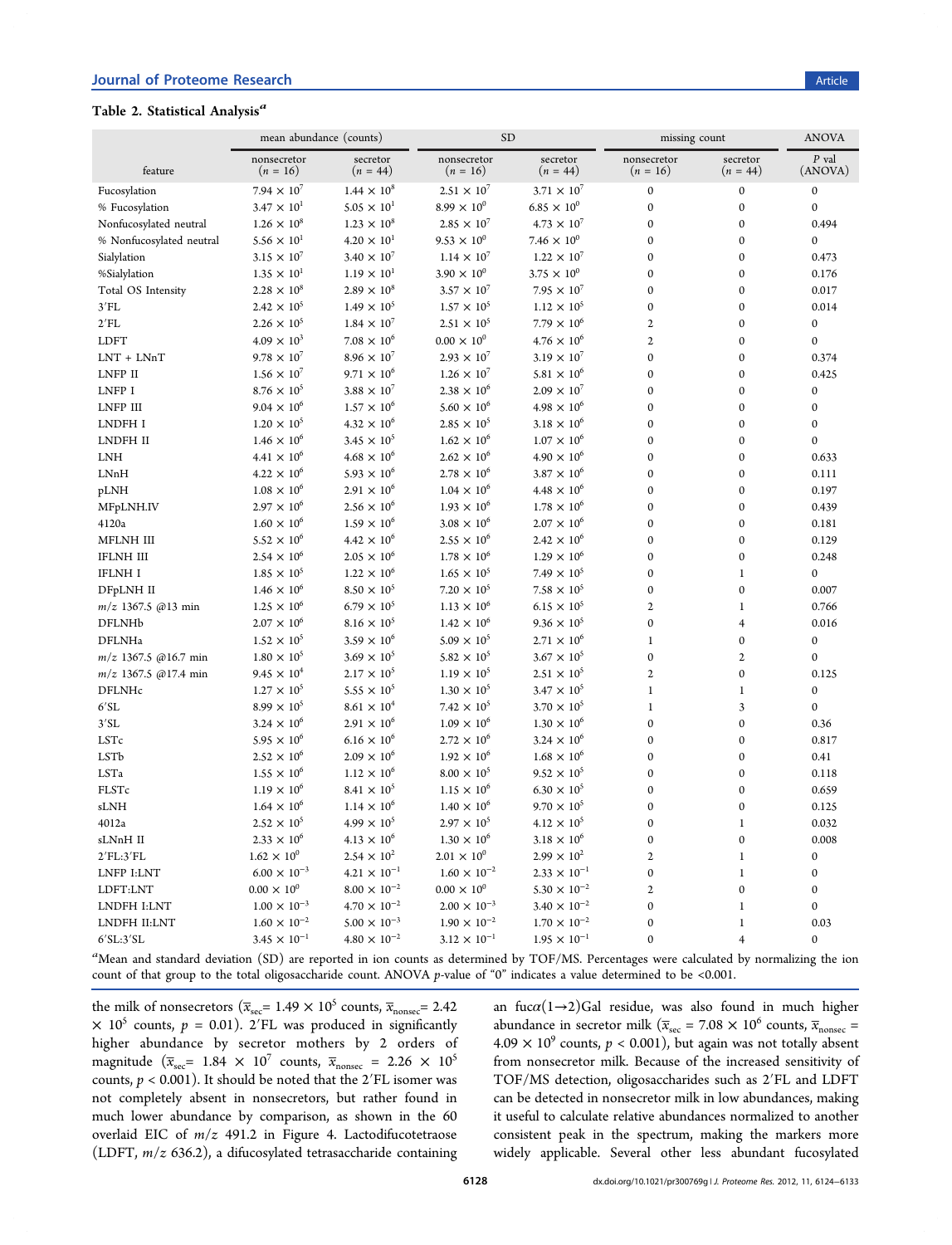<span id="page-5-0"></span>

Figure 3. [Total HMO abundance \(A\) and relative abu](http://pubs.acs.org/action/showImage?doi=10.1021/pr300769g&iName=master.img-004.png&w=167&h=436)ndance of nonfucosylated neutral oligosaccharides (B), fucosylated oligosaccharides (C), and sialylated oligosaccharides (D). ANOVA p-values are inset.

oligosaccharides with larger degrees of polymerization were also determined to be secretor marker candidates. These include lacto-N-fucopentaose II (LNFP II,  $m/z$  856.3), lacto-Ndifucohexaose I (LNDFH I,  $m/z$  1002.4, Figure 5), isomeric fucosyl-lacto-N-hexaose (IFLNH I,  $m/z$  1220.5), and isomers DFLNHa and DFLNHc  $(m/z 1367.5)$ , all of w[hi](#page-6-0)ch contain  $\alpha(1-2)$ -linked fucose residues and were produced in higher amounts in secretor mothers ( $p < 0.001$  for all structures, see Table 2 for means and SD).

The proposed markers described above can be used to rapidl[y d](#page-4-0)istinguish between secretor and nonsecretor mothers, but cannot necessarily be used to distinguish between Lewis blood types. To further differentiate secretors and nonsecretors into their respective Lewis blood types, HMOs containing Le<sup>a</sup> and Le<sup>b</sup> epitopes were quantified and compared between the various milks. Among nonsecretors, Le $(a+b-)$  differ from Le $(a-b)$ b-) in their ability to produce HMOs containing the  $Le<sup>a</sup>$ epitope—an  $\alpha(1-4)$ -linked fucose to a subterminal GlcNAc, as determined by serological agglutination assays, and observed in HMO expression.<sup>13,19</sup> In this study, the difucosylated oligosaccharide LNDFH II  $(m/z 1002.4)$ , which contains the Le<sup>a</sup> epitope, was prod[uced](#page-8-0) in significantly lower abundances in Le(a-b-) milk compared with Le(a+b-), Se- and Le(a-b+), Se+  $(p < 0.001$  in both, see Supplemental Table 1 for means and SD) and was largely absent from Le(a-b-),Se- milk, with the exception of two sample[s, demonstrating moder](#page-8-0)ate consistency with the serological data (Figure 5D). Figure 5C demonstrates the preference of  $Le(a+b-)$  mothers to produce LNDFH II in considerably larger amounts, mak[in](#page-6-0)g this glyca[n](#page-6-0) an ideal marker for distinguishing  $Le(a+b-)$  and  $Le(a-b+)$  from  $Le(a-b-)$ . The Le<sup>b</sup>-containing isomer LNDFH I  $(m/z\ 1002.4)$  was also absent or found in lower abundances in  $Le(a-b-)$  nonsecretors, as was found in previous studies. Although a clear preference was observed for LNDFH II in nonsecretors and LNDFH I in secretors, it was not suitable for distinguishing between Le(a-b +) secretors from Le(a-b-) secretors, as shown in the overlaid extracted ion chromatograms in Figure 5A,B. From the overlaid EICs of  $m/z$  1002.4, it is made clear that Lewis sugars, namely, Le<sup>b</sup>, were present in several Lew[is](#page-6-0) negative secretors, contradictory to the serological blood type assignment. LNDFH I and LNDFH II structures are reported in previous studies to be absent in  $Le(a-b-)$  individuals, but in this study were found in nearly  $70\%$  of Le(a-b-) milks in abundances similar to those of  $Le(a+b-)$  and  $Le(a-b+)$  milk. This phenomenon was also observed in the expression of other HMOs carrying the Le<sup>a</sup> and Le<sup>b</sup> determinants, such as the LNFP isomers  $(m/z 856.3)$ . LNFP III, an LNT core with an  $\alpha(1-3)$ -linked fucose to a subterminal GlcNAc, was detected in all samples and was found at significantly higher abundance in Le(a+b-),Se- milks ( $p < 0.001$ ). It is consistently reported in previous literature that oligosaccharides containing the Lewis a and b antigens are typically absent in the milk of  $Le(a-b-)$ individuals.19,22,24 However, in this study, LNFP II, although it contains a Le<sup>a</sup> epitope, was found in appreciable amounts in almost 90[% of mi](#page-8-0)lk from Lewis negative mothers. LNFP II was found in significantly higher absolute abundance in Le(a+b-) milk  $(2.72 \times 10^7 \pm 3.89 \times 10^6$  counts) than in Le(a-b-) milk  $(8.34 \times 10^{6} \pm 7.63 \times 10^{6})$   $(p < 0.001,$  Supplemental Table 1); however, it could not be used as a marker to distinguish between  $Le(a-b+)$  secretors and  $Le(a-b-)$  secretors, as the abundance of LNFP II in these groups was not significantly different  $(1.07 \times 10^7 \pm 5.87 \times 10^6 \text{ counts and } 8.34 \times 10^6 \pm 7.63$ ×106, respectively). The detection of Lewis antigens in Lewis negative individuals suggests modified fucosyltransferase activity in the expression of milk sugars compared to the antigenic determinants present in serum samples from the same mother. This observation has been previously investigated. Studies have shown that Lewis antigens found on glycolipids from plasma and serum samples can be detected in the erythrocytes of Lewis negative individuals.<sup>25,26</sup> Studies have also shown that blood group antigens may be expressed differently in various types of tissues (antigenic d[eterm](#page-8-0)inants found on erythrocyte versus epithelial expression), and may be dependent on factors such as recent pregnancy, race, and health status (cancer versus healthy).<sup>9−11,26−28</sup> As a result of the expression of Lewis blood group epitopes in Le(a-b-) secretor milks, markers were not ident[i](#page-8-0)fi[ed to](#page-8-0) [di](#page-9-0)stinguish between milk from Le(a-b+) secretors and Le(a-b-) secretors.

Several acidic structures were also monitored and are summarized in Table 2. Most of the sialylated structures were found in low abundance and showed no significant variation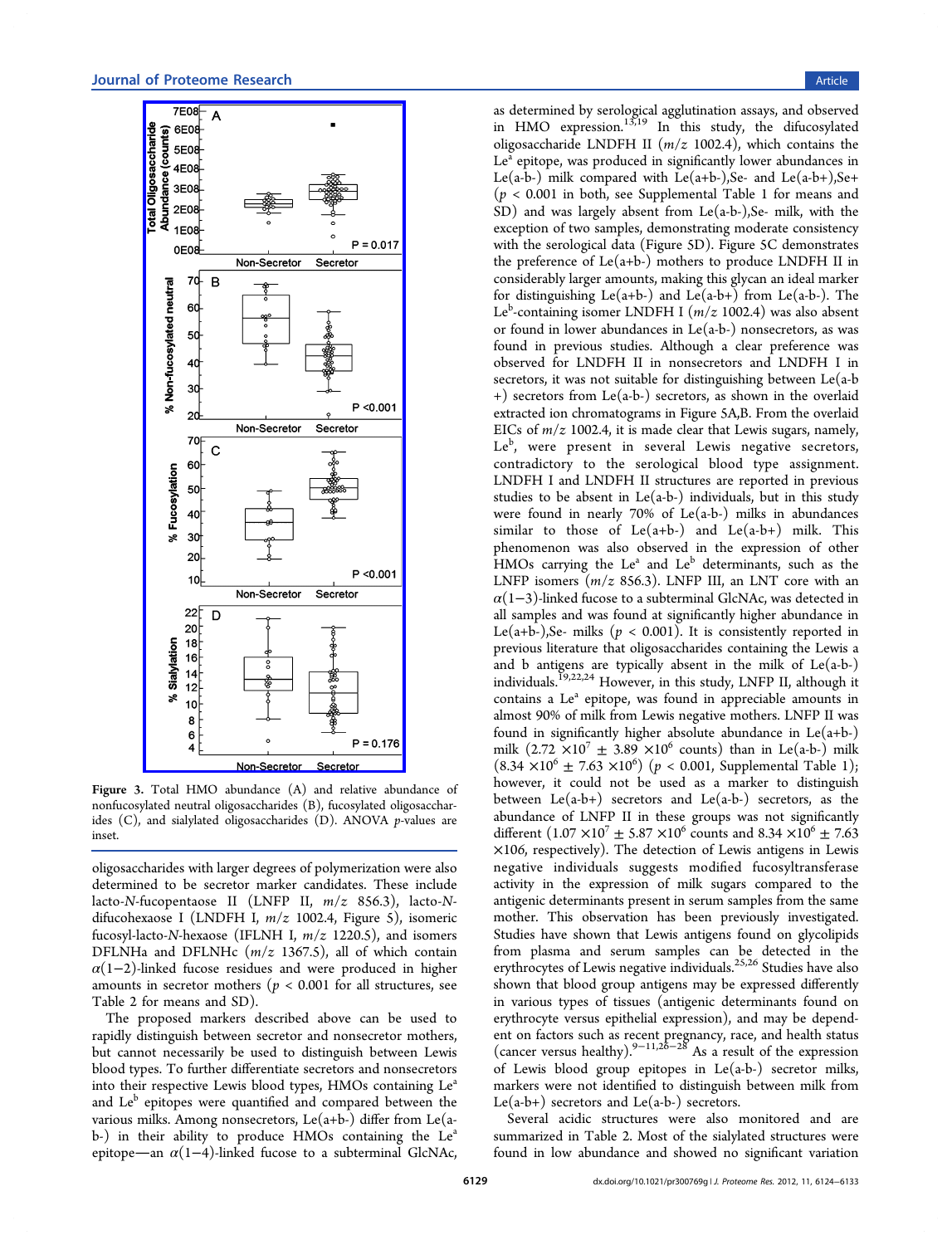<span id="page-6-0"></span>

Figure 4. Overlaid secr[etor \(blue chromatograms\) and nonsecretor \(red chromatograms\) EIC of](http://pubs.acs.org/action/showImage?doi=10.1021/pr300769g&iName=master.img-005.jpg&w=335&h=211) m/z 491.19.



Figure 5. Overlaid Extracted Ion Chromatogram (EIC) of  $m/z$  1002.4 isomers LNDFH I (10.3 min) and LNDFH II (10.5 min) in Le(a-b+) and Le(a-b-) sec[retor phenotypes \(A and B, respectively\), and Le\(a+b-\) and Le\(a-b-\) nonsecretor phenotypes \(C and D, respectively\).](http://pubs.acs.org/action/showImage?doi=10.1021/pr300769g&iName=master.img-006.jpg&w=416&h=299)

between secretors and nonsecretors, as was also reported by Thurl et al.<sup>19</sup> One notable difference in this study, however, was the variation in the amounts of sialyllactose isomers found between [sec](#page-8-0)retors and nonsecretors. The amount of 6′ sialyllactose (6'SL,  $m/z$  635.2) detected in nonsecretors was higher by an order of magnitude in comparison to secretors  $(8.99 \times 10^5 \text{ vs } 8.61 \times 10^4 \text{ counts, respectively, } p < 0.001)$ , whereas 3'sialyllactose (3'SL,  $m/z$  635.2) was produced in comparable amounts among all blood types. Comparing the isomeric ratio of 6′SL to 3′SL in secretors and nonsecretors

revealed a clear preference in nonsecretors to produce the isomer containing an  $(\alpha 2-6)$ -linked N-acetylneuraminic acid (Neu5Ac) residue. There was no other evidence, however, to confirm higher levels of  $\alpha$ 2,6-sialylated HMOs. For instance, sialyllactose-N-tetraose  $(m/z 1000.4)$  isomers LSTa, LSTb, and LSTc, which differ by the placement and linkage of Neu5Ac on an LNT or LNnT (in the case of LSTc) core, were all found in similar abundances regardless of secretor status (see Table 2 for statistical analysis).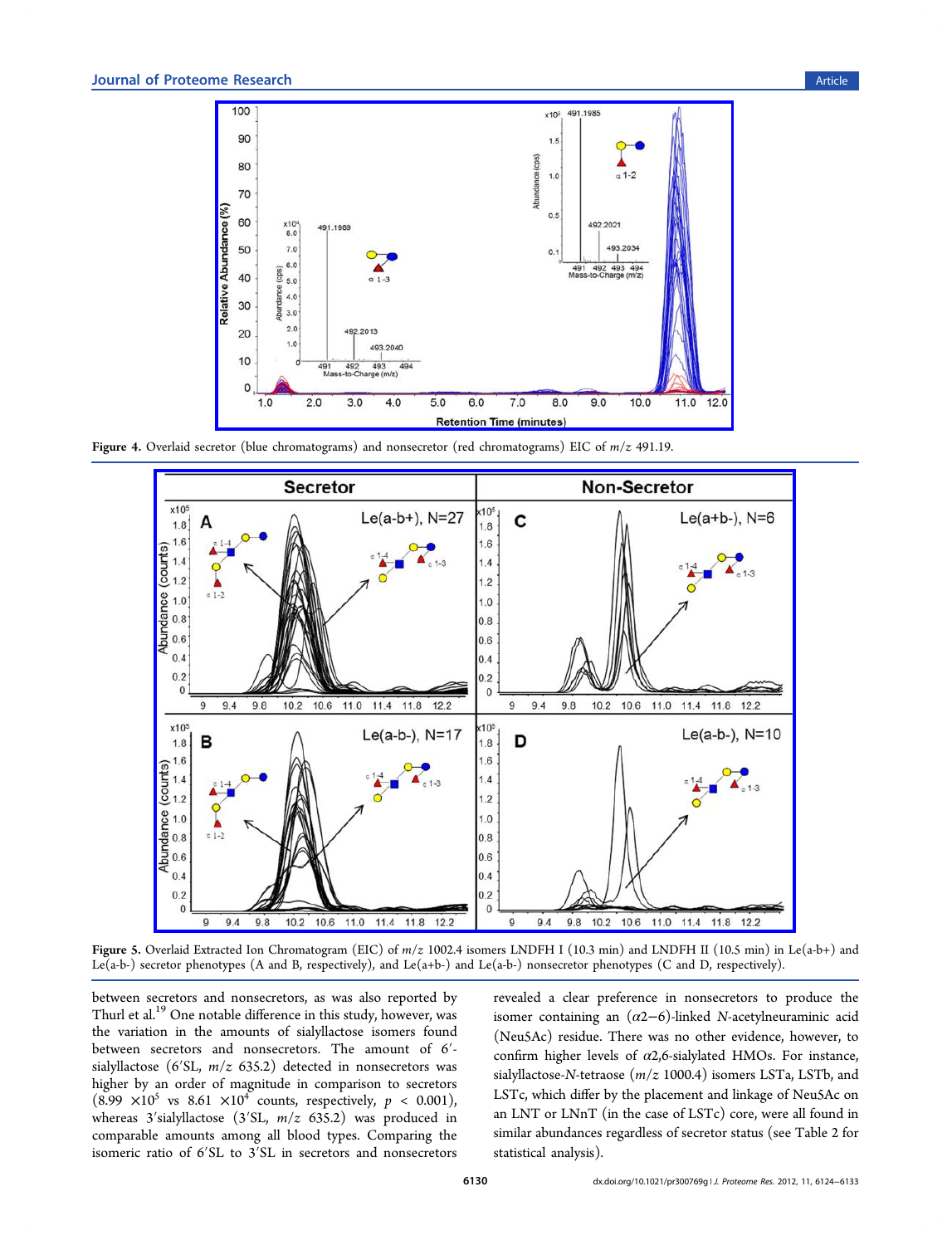## Evaluation of Specific HMO Markers for Secretor Status

As reported in previous studies, HMO structures containing  $(\alpha 1-2)$ -linked fucose (the H-determinant) are present in significantly lower abundance if not entirely absent from nonsecretor milk.<sup>12,13,19,22,28</sup> In this study, we describe a sensitive and reproducible way to quantitate this phenotype, and to use the[se struc](#page-8-0)[tu](#page-9-0)res as diagnostic markers to systematically assign secretor status of a lactating mother without having to collect serum, blood, or saliva samples. From the statistical data, four fucosylated oligosaccharides and one sialylated oligosaccharide were chosen as prospective secretor markers based on abundance and statistical differences of the means as determined by ANOVA: 2′FL, LNFP I, LDFT, LNDFH I, and 6′SL.

ROC curves were used to determine the sensitivity and the specificity of the markers (Figure 6), and to determine



Figure 6. [ROC curves for the assessment of secretor markers 2](http://pubs.acs.org/action/showImage?doi=10.1021/pr300769g&iName=master.img-007.jpg&w=209&h=232)′FL/ 3′FL (A), LDFT/LNT (B), LNFP I/LNT (C), and 6′SL/3′SL (D). AUC values are inset.

appropriate criteria for the cutoff values of the isomeric ratios used to distinguish secretors form nonsecretors (Table 3). It was determined that the optimal cut off value for describing an individual as a secretor using the 2′FL/3′FL abundance ratio was >6.5, with a sensitivity and specificity of 95.5 and 100, respectively. The ROC curve for the 2′FL/3′FL marker yielded an AUC of 0.967, suggesting 2′FL to be one of the most effective secretor markers (Figure 6A). LDFT also yielded a highly sensitive and specific secretor marker by normalizing the absolute abundance of LDFT to the absolute abundance of LNT ( $AUC = 0.984$ ). Sensitivity was not lost at the expense of specificity, or vice versa, due to the remarkable consistency of the oligosaccharides containing  $\alpha$ 1−2-linked fucose residues to be present in secretor milk in appreciable amounts. LNFP I and LNDFH I proved equally effective markers when normalized to the absolute abundance of LNT, yielding low false positive rates and high true positive rates, both with  $AUC \geq 0.95$ . The ROC curve for LNDFH I yielded a higher false-negative rate than the other fucosylated markers (AUC = 0.924) and was not included in Figure 6, but the statistics of this marker are summarized in Table 2. Forty-two out of 44 secretors were correctly identified by 2′FL/3′FL, LDFT/LNT, and LNDFP I/LNT markers; howev[e](#page-4-0)r, the sensitivity was compromised by two samples that were assigned  $Le(a-b+)$  (secretor) type by the serological tests, but produce the markers in amounts comparable to that of nonsecretors.

## ■ CONCLUSION

The proposed method for determining secretor status based exclusively on the relative quantitation of milk oligosaccharides is a valuable tool for future studies seeking to correlate the specific structure of HMO isomers carrying blood group epitopes with their biological function. With the effects of secretor status on HMO composition now well characterized in the literature, it is important to investigate the biological implications of varying oligosaccharide content among secretors and nonsecretors, which poses the following question: does the specific milk oligosaccharide composition determined by the mother's secretor status have an effect on the health of the infant? It has already been shown that secretor oligosaccharide structures inhibit the binding of a number of pathogenic bacteria to gastric epithelial cells.<sup>2,3,29−31</sup> On the other hand, the nonsecretor phenotype occurs with higher frequency in African, Central Asian, Pacifi[c,](#page-8-0) [and F](#page-9-0)ar East populations, and has been linked to providing protection against a number of viral infections including certain strains of norovirus, influenza, rhinovirus, and  $HIV-1.^{32}$  HMOs also provide an abundant food source and encourage the growth of health-promoting microorganisms in the infant'[s g](#page-9-0)ut, protecting the infant from the colonization of harmful pathogens.<sup>2,3,33–35</sup> The secretor genotype is associated with the bifidobacteria composition in the human intestine, with the diversity, [rich](#page-8-0)[ness,](#page-9-0) and abundance of bifidobacteria significantly reduced in nonsecretor individuals.<sup>36</sup> As oligosaccharide expression in breast milk is dependent on Lewis blood type and secretor status, it is important [to](#page-9-0) correlate the HMO expression of secretor and nonsecretor mothers to the microbiota in breastfed infants in order to investigate the mircobiota-mediated protective properties of secretor milk versus nonsecretor milk.

Table 3. Summary of Secretor Status Marker Analysis by ROC Curves

| marker $(m/z, RT \text{ min})$ | normalized to $(m/z, RT)$         | criterion ratio | specificity | sensitivity |
|--------------------------------|-----------------------------------|-----------------|-------------|-------------|
| $2'FL$ (491.19, 10.8)          | $3'FL$ (491.19, 1.56 min)         | >6.5827         | 100.        | 95.5        |
| LNFP I (856.33, 13.45)         | $LNT$ (710.27, 14.17 min)         | >0.0567         | 100.        | 88.6        |
| LDFT (637.25, 13.50)           | $LNT$ (710.27, 14.17 min)         | >0.0001         | 93.8        | 100.        |
| LNDFH I (1002.38, 10.25)       | LNT (710.27, 14.17 min)           | >0.0086         | 100.        | 89.2        |
| 6'SL(636.23, 13.61)            | $3'SL(636.23, 21.97 \text{ min})$ | < 0.0235        | 100.        | 93.2        |
|                                |                                   |                 |             |             |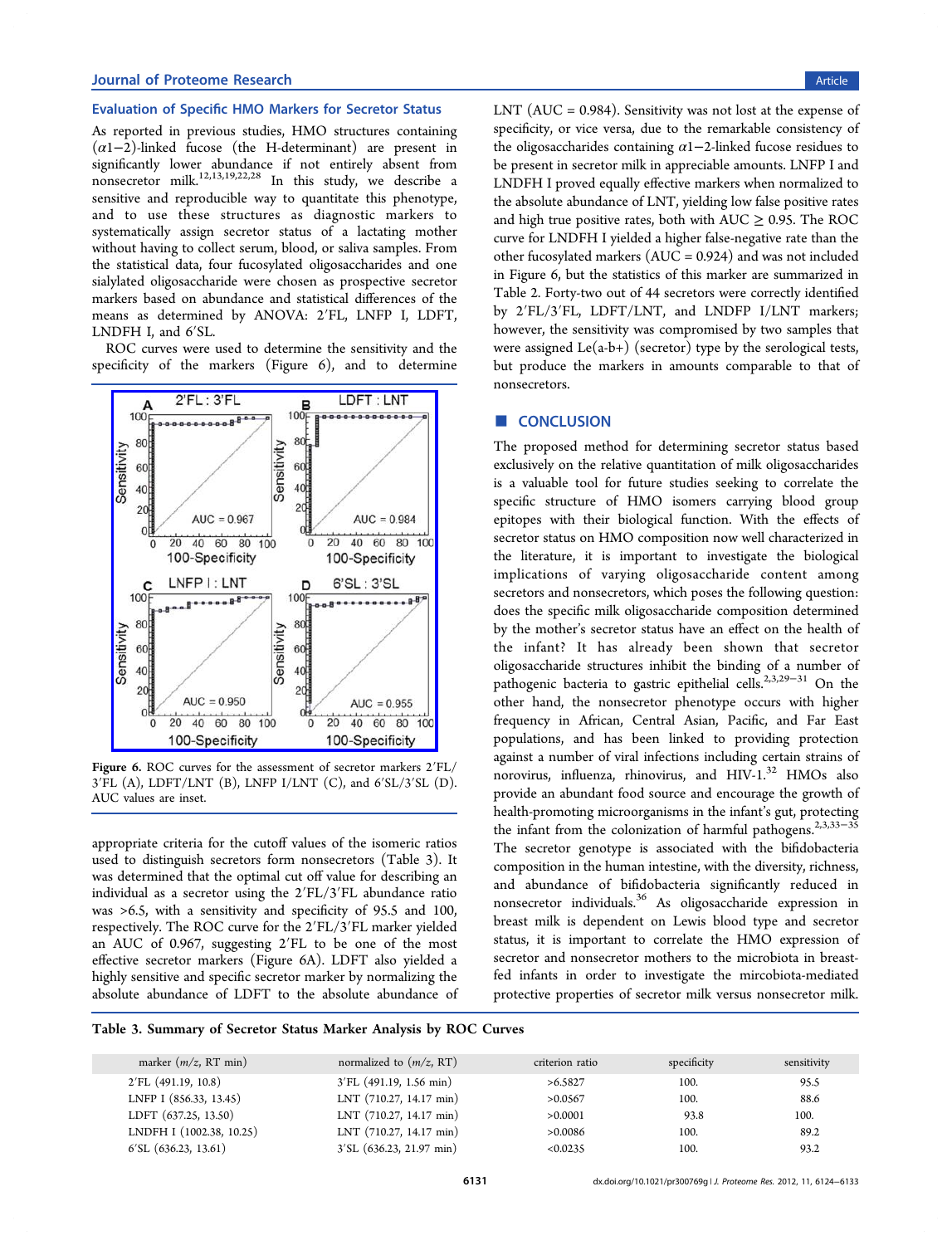## <span id="page-8-0"></span>■ ASSOCIATED CONTENT

#### **S** Supporting Information

Supplemental Figure 1, a 2D plot of deconvoluted mass versus retention time; Supplemental Figure 2, acquired CID spectra; Supplemental Table 1, statistical analysis by Lewis blood type. This material is available free of charge via the Internet at http://pubs.acs.org.

## ■ [AUTHOR INF](http://pubs.acs.org)ORMATION

## Corresponding Author

\*Emai: cblebrilla@ucdavis.edu; Tel: +1-530-752-6364; Fax: +1- 530-752-8995.

#### **Notes**

The authors declare no competing financial interest.

HPLC-Chip/TOF MS, high performance liquid chromatography-chip time-of-flight mass spectrometry; CID, collusioninduced dissociation; MALDI MS, matrix-assisted laser desorption/ionization mass spectrometry; Hex, hexose; Hex-NAc, N-acetylhexosamine; GlcNAc, N-acetylglucosamine; Neu5Ac, N-acetylneuraminic acid; 3′FL, 3′-fucosyllactose; 2′FL, 2′-fucosyllactose; 6′SL, 6′-sialyllactose; 3′SL, 3′-sialyllactose; LDFT, lactodifucotetraose; LNT + LNnT, lacto-Ntetraose + lacto-N-neotetraose; LNFP II, lacto-N-fucopentaose II; LNFP I, lacto-N-fucopentaose I; LNFP III, lacto-Nfucopentaose III; LSTc, sialyllacto-N-tetraose c; LSTb, sialyllacto-N-tetraose b; LSTa, sialyllacto-N-tetraose a; LNDFH I, lacto-N-difucohexaose I; LNDFH II, lacto-Ndifucohexaose II; LNH, lacto-N-hexaose; LNnH, lacto-Nneohexaose; p-LNH, para-lacto-N-hexaose; F-LSTc, monofucosylmonosialyllacto-N-tetraose c; MFpLNH IV, monofucosyl para-lacto-N-hexaose; MFLNH III, monofucosyllacto-Nhexaose III; IFLNH III, isomeric fucosylated lacto-N-hexaose III; IFLNH I, isomeric fucosylated lacto-N-hexaose I; s-LNH, sialyllacto-N-hexaose; s-LNnH II, sialyllacto-N-neohexaose II; DFpLNH II, difucosyl-para-lacto-N-hexaose; DFLNHb, difucosyllacto-N-hexaose b; DFLNHa, difucosyllacto-N-hexaose a; DFLNHc, difucosyllacto-N-hexaose c. 4120 a and 4021a are HMOs named systematically for their monosaccharide composition (Hex:HexNAc:Fucose:Neu5Ac), with letters designating the elution order of isomers.

#### ■ REFERENCES

(1) Coppa, G. V.; Pierani, P.; Zampini, L.; Carloni, I.; Carlucci, A.; Gabrielli, O. Oligosaccharides in human milk during different phases of lactation. Acta Pædiatr. 1999, 88, 89−94.

(2) Kunz, C.; Rudloff, S.; Baier, W.; Klein, N.; Strobel, S. Oligosaccharides in human milk: structural, functional, and metabolic aspects. Annu. Rev. Nutr. 2000, 20, 699−722.

(3) Urashima, T.; Kitaoka, M.; Asakuma, S.; Messer, M. Milk Oligosaccharides. In Advanced Dairy Chemistry, Vol. 3: Lactose, Water, Salts and Minor Constinuents; McSweeney, P. L. H., Fox, P. F., Eds.; Springer Science+Business Media LLC: New York, NY, 2009; Vol. 3, pp 295−348.

(4) Boehm, G.; Stahl, B. Oligosaccharides in Functional Dairy Products; Mattila-Sandhol, T., Scarela, M., Eds.; CRC Press: Cambridge, England, 2003; pp 203−243.

(5) Ruhaak, L. R.; Lebrilla, C. B. Advances in analysis of human milk oligosaccharides. Adv. Nutr. 2012, 3 (3), 406S−414S.

(6) Ninonuevo, M. R.; Park, Y.; Yin, H.; Zhang, J.; Ward, R. E.; Clowers, B. H.; German, J. B.; Freeman, S. L.; Killeen, K.; Grimm, R.; Lebrilla, C. B. A strategy for annotating the human milk glycome. J. Agric. Food Chem. 2006, 54 (20), 7471−7480.

(7) Wu, S.; Grimm, R.; German, J. B.; Lebrilla, C. B. Annotation and structural analysis of sialylated human milk oligosaccharides. J. Proteome Res. 2010, 10 (2), 856−868.

(8) Wu, S.; Tao, N.; German, J. B.; Grimm, R.; Lebrilla, C. B. Development of an annotated library of neutral human milk oligosaccharides. J. Proteome Res. 2010, 9 (8), 4138−4151.

(9) Le Pendu, J.; Caillard, T.; Mollicone, R.; Couillin, P.; Oriol, R. Expression of ABH and X (Lex) antigens in various cells. Biochimie 1988, 70 (11), 1613−1618.

(10) Watkins, W. M.; Greenwell, P.; Yates, A. D.; Johnson, P. H. Regulation of expression of carbohydrate blood group antigens. Biochimie 1988, 70 (11), 1597−1611.

(11) Oriol, R.; Le Pendu, J.; Mollicone, R. Genetics of ABO, H, Lewis, X and related antigens. Vox Sang. 1986, 51 (3), 161−171.

(12) Kobata, A. Structures and application of oligosaccharides in human milk. Proc. Jpn. Acad., Ser. B 2010, 86 (7), 731−747.

(13) Thurl, S.; Henker, J.; Siegel, M.; Tovar, K.; Sawatzki, G. Detection of four human milk groups with respect to Lewis blood group dependent oligosaccharides. Glycoconjugate J. 1997, 14 (7), 795−799.

(14) Brooks, S. A.; Dwek, M. V.; Schumacher, U. Functional and Molecular Glycobiology; BIOS Scientific: Oxford, 2002.

(15) Camps, F. E.; Dodd, B. E.; Lincoln, P. J. Frequencies of secretors and non-secretors of ABH group substances among 1,000 alcoholic patients. Br. Med. J. 1969, 4 (5681), 457−459.

(16) Kelly, R. J.; Rouquier, S.; Giorgi, D.; Lennon, G. G.; Lowe, J. B. Sequence and expression of a candidate for the human secretor blood group  $\alpha(1,2)$ fucosyltransferase gene (FUT2). J. Biol. Chem. 1995, 270 (9), 4640−4649.

(17) Barnicot, N. A.; Lawler, S. D. A study of the Lewis, Kell, Lutheran and P blood group systems and the ABH secretion in West African Negroes. Am. J. Phys. Anthropol. 1953, 11 (1), 83−90.

(18) Stedman, R. Human population frequencies in twelve blood grouping systems. J. Forensic Sci. Soc. 1972, 12 (2), 379−413.

(19) Thurl, S.; Munzert, M.; Henker, J.; Boehm, G.; Muller-Werner, B.; Jelinek, J.; Stahl, B. Variation of human milk oligosaccharides in relation to milk groups and lactational periods. Br. J. Nutr. 2010, 104 (9), 1261−1271.

(20) Blank, D.; Gebhardt, S.; Maass, K.; Lochnit, G.; Dotz, V.; Blank, J.; Geyer, R.; Kunz, C. High-throughput mass finger printing and Lewis blood group assignment of human milk oligosaccharides. Anal. Bioanal. Chem. 2011, 401 (8), 2495−2510.

(21) Darboe, M. K.; Thurnham, D. I.; Morgan, G.; Adegbola, R. A.; Secka, O.; Solon, J. A.; Jackson, S. J.; Northrop-Clewes, C.; Fulford, T. J.; Doherty, C. P.; Prentice, A. M. Effectiveness of an early supplementation scheme of high-dose vitamin A versus standard WHO protocol in Gambian mothers and infants: a randomised controlled trial. Lancet 2007, 369 (9579), 2088−2096.

(22) Viverge, D.; Grimmonprez, L.; Cassanas, G.; Bardet, L.; Solere, M. Discriminant carbohydrate components of human milk according to donor secretor types. J. Pediatr. Gastroenterol. Nutr. 1990, 11 (3), 365−370.

(23) Chaturvedi, P.; Warren, C. D.; Altaye, M.; Morrow, A. L.; Ruiz-Palacios, G.; Pickering, L. K.; Newburg, D. S. Fucosylated human milk oligosaccharides vary between individuals and over the course of lactation. Glycobiology 2001, 11 (5), 365−372.

(24) Albrecht, S.; Schols, H. A.; van den Heuvel, E. G. H. M.; Voragen, A. G. J.; Gruppen, H. Occurrence of oligosaccharides in feces of breast-fed babies in their first six months of life and the corresponding breast milk. Carbohydr. Res. 2011, 346 (16), 2540− 2550.

(25) Hammar, L.; Månsson, S.; Rohr, T.; Chester, M. A.; Ginsburg, V.; Lundblad, A.; Zopf, D. Lewis phenotype of erythrocytes and lebactive glycolipid in serum of pregnant women1. Vox Sang. 1981, 40 (1), 27−33.

(26) Henry, S. M.; Oriol, R.; Samuelsson, B. E. Detection and characterization of lewis antigens in plasma of lewis-negative individuals evidence of chain extension as a result of reduced fucosyltransferase competition. Vox Sang. 1994, 67 (4), 387−396.